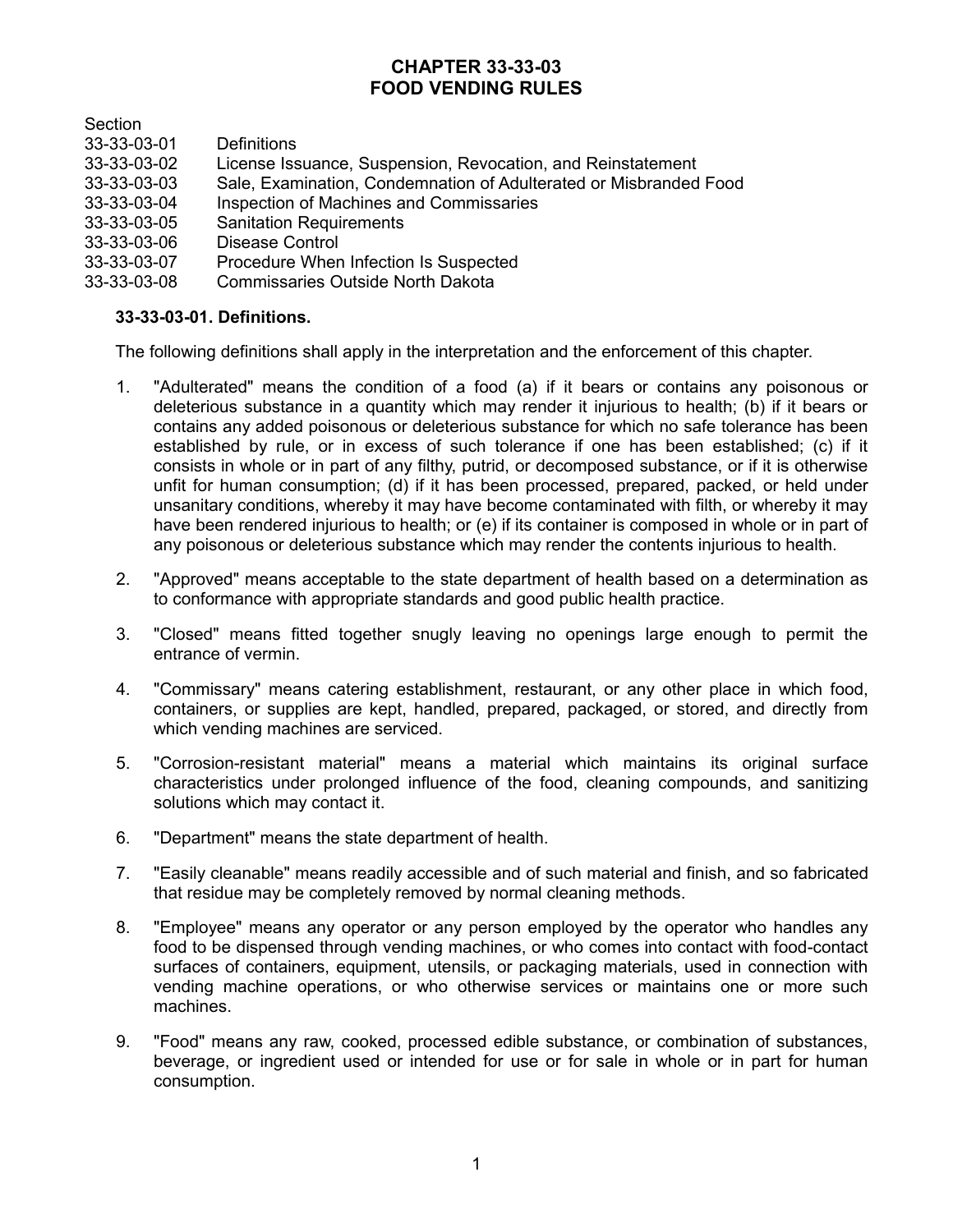- 10. "Food-contact surfaces" means those surfaces of equipment and utensils with which food normally comes in direct contact, and those surfaces with which food may come in contact and drain back onto surfaces normally in contact with food.
- 11. "Machine location" means the room, enclosure, space, or area where one or more vending machines are installed and operated.
- 12. "Misbranded" means the presence of any written, printed, or graphic matter, upon or accompanying food or containers of food, including signs or placards displayed in relation to such products, which is false or misleading, or which violates any applicable state or local labeling requirements.
- 13. "Operator" means any person who by contract, agreement, or ownership takes responsibility for furnishing, installing, servicing, operating, or maintaining one or more vending machines, or provides space for vending machines.
- 14. "Perishable food" means any food of such type or in such condition as may spoil.
- 15. "Person" means an individual, or a firm, partnership, company, corporation, trustee, association, or any public or private entity.
- 16. "Potentially hazardous food" means any perishable food which consists in whole or in part of milk or milk products, eggs, meat, poultry, fish, shellfish, or other ingredients capable of supporting rapid and progressive growth of infectious or toxigenic micro-organisms.
- 17. "Safe temperature" as applied to potentially hazardous food, means temperatures of forty-five degrees Fahrenheit [7.22 degrees Celsius] or below, or one hundred forty degrees Fahrenheit [60 degrees Celsius] or above.
- 18. "Sanitize" means effective bactericidal treatment of clean surfaces of equipment and utensils by a process which has been approved by the department as being effective in destroying micro-organisms, including pathogens.
- 19. "Single-service articles" means cups, containers, lids or closures, plates, knives, forks, spoons, stirrers, paddles; straws, place mats, napkins, doilies, wrapping materials; and all similar articles which are constructed wholly or in part from paper, paperboard, molded pulp, foil, wood, plastic synthetic, or readily destructible materials, and which are intended for one usage only, then to be discarded.
- 20. "Vending machine" means any self-service device which upon insertion of a coin, coins, or tokens dispenses food without the necessity of replenishing the device between each vending operation. The term also includes all freezers, refrigerators, and ovens used to store or prepare prepackaged, preserved foods regardless of the manner in which the food is taken from the freezer, refrigerator, or oven. Excluded from the definition of food vending machines shall be bottled or canned soft drink dispensers; prepackaged ice dispensers and freezers; prepackaged candy, cookie, cracker, or similar nonpotentially hazardous food dispensers; and gumball, nut, and panned candy dispensers.

**History:** Effective August 1, 1988. **General Authority:** NDCC 19-02.1-24, 23-01-03(3) **Law Implemented:** NDCC 19-02.1-24

#### **33-33-03-02. License issuance, suspension, revocation, and reinstatement.**

1. It shall be unlawful for any person to engage in the operation of one or more vending machines in North Dakota who does not possess a currently valid vending license from the department. Only persons who comply with the provisions of this chapter shall be entitled to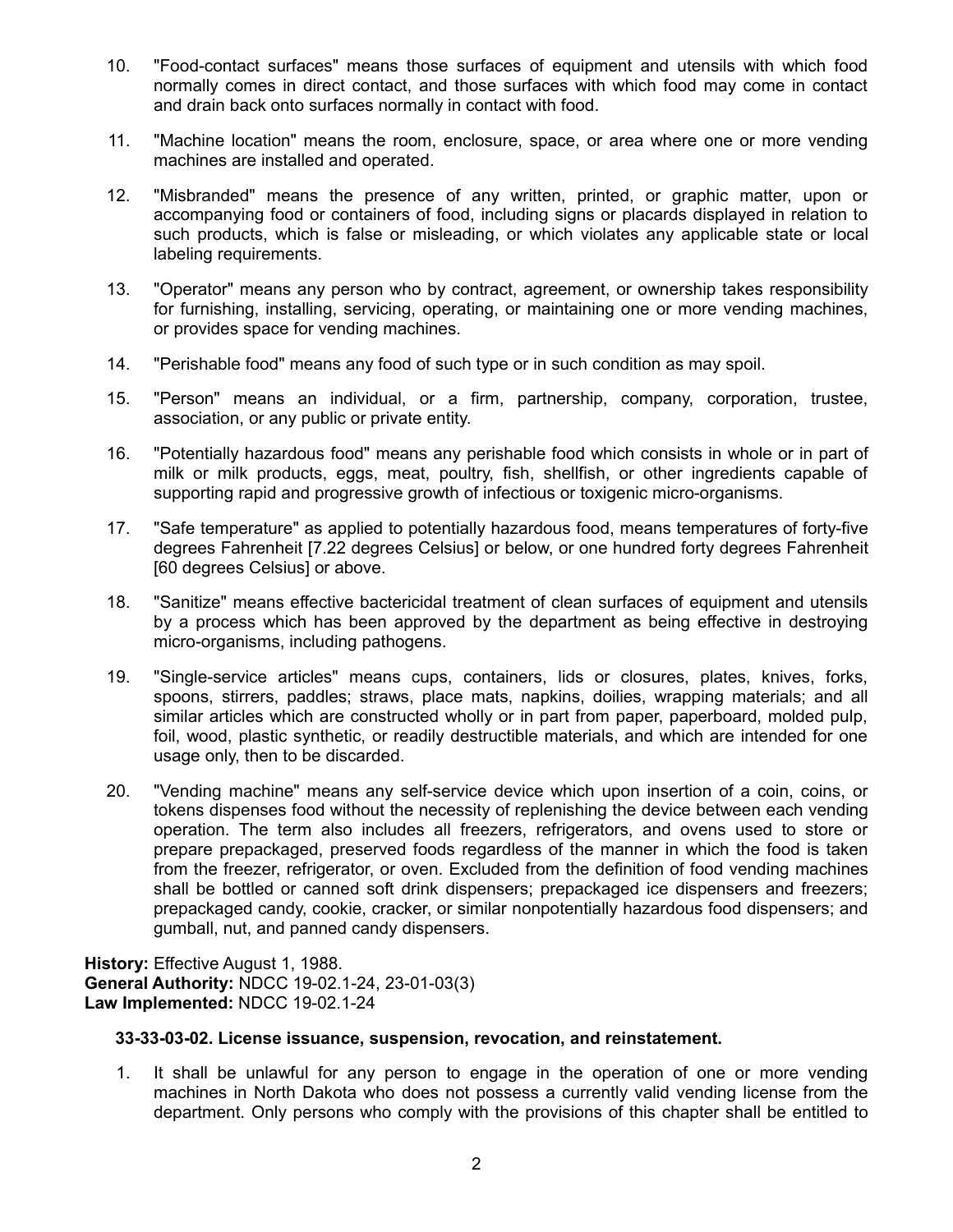receive such a license. The annual license fee for operating a vending machine is thirty dollars.

- 2. Any person desiring to operate one or more vending machines in North Dakota shall make application in writing to the department on forms provided by the department. The applicant shall provide the following information:
	- a. The applicant's full name, residence, and post-office address.
	- b. The name and location of the commissary or commissaries where the vending machines are to be located and the name and location of the company or companies servicing the vending machines.
	- c. The identity of the products to be dispensed through vending machines.
	- d. The signature of the applicant or applicants.
- 3. Upon receipt of the application, the department shall issue a license to the applicant. The license shall not be transferable. The operator's license shall be displayed and be readily visible in the immediate area of the vending machines. In order to retain an operator's license, the operator shall comply with the requirements of these regulations.
- 4. After an opportunity for a hearing, and following the procedures provided in section 33-33-03-04, an operator's license may be suspended temporarily by the department upon violation by the licenseholder of any of the provisions of this chapter or may be revoked upon serious or repeated violation of such section, or for interference with the department's performance of its duties.
- 5. Notwithstanding any other provisions of this chapter, whenever the department finds unsanitary or other conditions involving the operation of any vending machine or commissary which, in the judgment of the department, constitutes a substantial hazard to the public health, it may, without notice or hearing, issue a written order to the operator citing the existence of such condition and specifying corrective action to be taken and, if deemed necessary, requiring immediate discontinuance of operation. Such order shall be effective immediately and shall apply only to the vending machine, commissary, or product involved. Any operator to whom such order is issued shall comply therewith, but upon petition to the department, shall be afforded a hearing as soon as possible. When necessary corrective action has been taken and upon receipt of a written request from the operator, the department shall make a reinspection to determine whether operations may be resumed.
- 6. After any hearing held under the provisions of this chapter, the department shall sustain, modify, or rescind any notice or order considered in the hearing.
- 7. Any operator whose license has been suspended may at any time make application for the reinstatement of the license. Within ten days after the receipt of a written application, accompanied by, or including, a statement signed by the operator to the effect that in the operator's opinion the violated term or terms of this chapter have been complied with, the department shall make a reinspection. If the applicant is again complying with the terms of this chapter, the license shall be reinstated.

**History:** Effective August 1, 1988; amended effective January 1, 2006; April 1, 2008; January 1, 2014. **General Authority:** NDCC 19-02.1-24, 23-01-03(3) **Law Implemented:** NDCC 19-02.1-24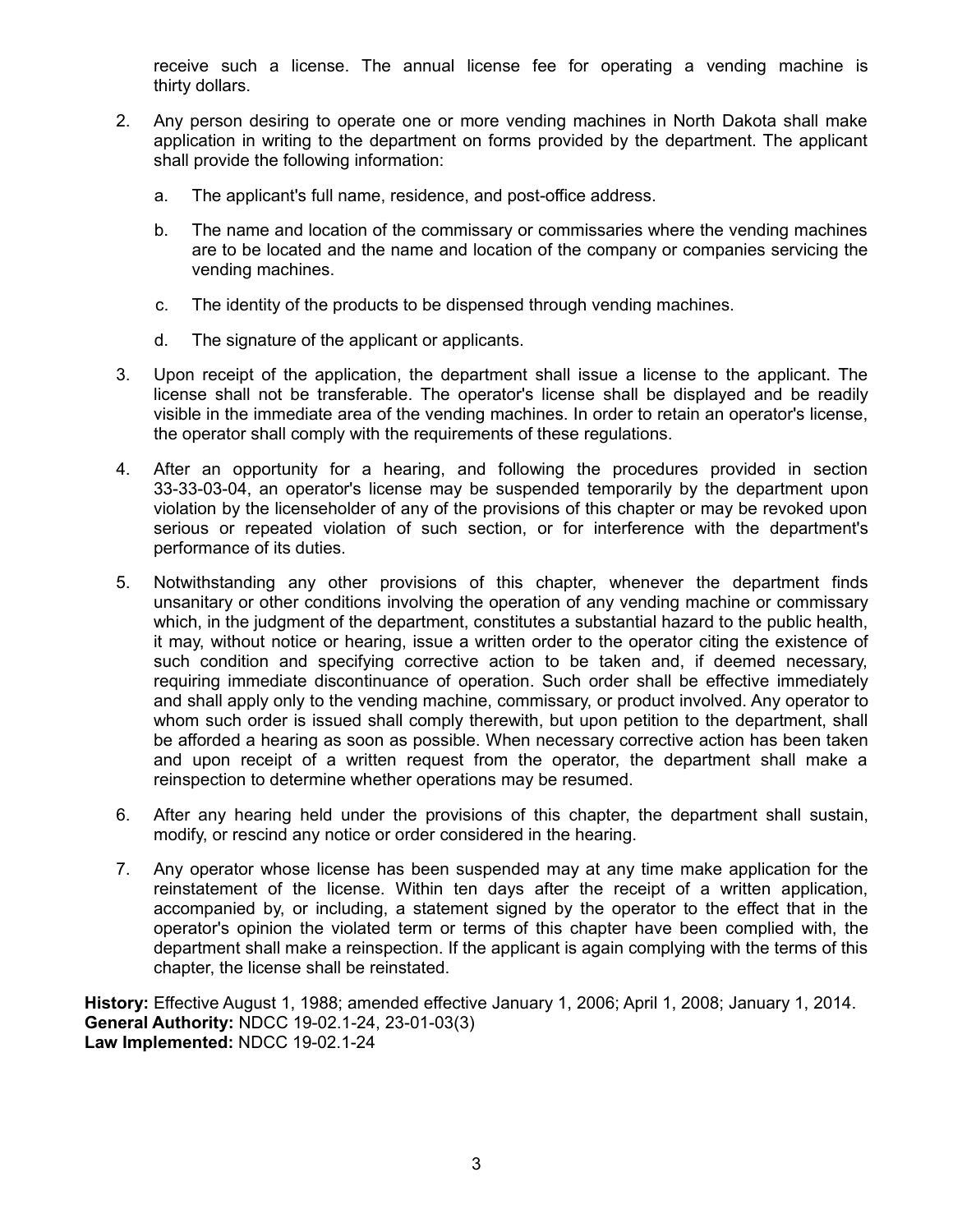### **33-33-03-03. Sale, examination, condemnation of adulterated or misbranded food.**

It shall be unlawful for any person within North Dakota to sell, offer, or expose for sale, through vending machines, or to have in possession with intent to sell therefrom any food which is adulterated or misbranded. Samples of food may be taken and examined by the department as often as may be necessary to determine freedom from adulteration or misbranding. The department may, on written notice to the operator, impound and forbid the sale of any food which is adulterated or misbranded, or which the department has probable cause to believe to be adulterated or misbranded. After the operator has been given an opportunity for a hearing, the department may cause to be removed or destroyed any food which is adulterated or misbranded; provided, that in the case of misbranding which can be corrected by proper labeling, such food may be released to the operator for correct labeling under the supervision of the department.

**History:** Effective August 1, 1988. **General Authority:** NDCC 19-02.1-24, 23-01-03(3) **Law Implemented:** NDCC 19-02.1-24

### **33-33-03-04. Inspection of machines and commissaries.**

- 1. The department may inspect the servicing, maintenance, and operation of vending machines and commissaries as often as needed to determine compliance with this chapter. The department, after proper identification, shall be permitted to enter at any reasonable time upon any private or public property within North Dakota where vending machines or commissaries are operated, or from which such machines are otherwise serviced, for the purpose of determining compliance with the provisions of these regulations. The operator shall make provision for the department to have access, either in company with an employee or otherwise, to the interior of all vending machines operated by the operator.
- 2. Whenever the department discovers a violation of any provision of this chapter, it shall notify the operator concerned either by the inspection report form or by other written notice. Such form or notice shall (1) describe the condition found and state which section of this chapter is violated by such condition; (2) provide a specific and reasonable period of time for the correction of the condition; and (3) state that an opportunity for a hearing on inspection findings will be provided, if a written request for such hearing is filed with the department within ten days of receipt of the notice. The department may also advise the operator in writing that unless the violations are corrected within the specified period of time, any license issued under the provisions of this chapter may be suspended or revoked, in accordance with provisions of section 33-33-03-02, or court action may be initiated.

**History:** Effective August 1, 1988. **General Authority:** NDCC 19-02.1-24, 23-01-03(3) **Law Implemented:** NDCC 19-02.1-24

# **33-33-03-05. Sanitation requirements.**

# 1. **Food, consumer containers, equipment maintenance, and operations.**

a. Food intended for sale through vending machines and condiments available at vending machine locations shall be obtained from sources complying with the regulations of North Dakota. Such food shall be wholesome, free from spoilage, and shall be processed, prepared, handled, and stored in such a manner as to be protected against contamination and adulteration. All food-contact surfaces of containers and equipment shall be protected from contamination. If condiments are provided for service in conjunction with food dispensed by a vending machine, they shall be packaged in individual portions in single-service containers or shall be dispensed from approved sanitary dispensers which are washed, sanitized, and filled at the commissary. Relish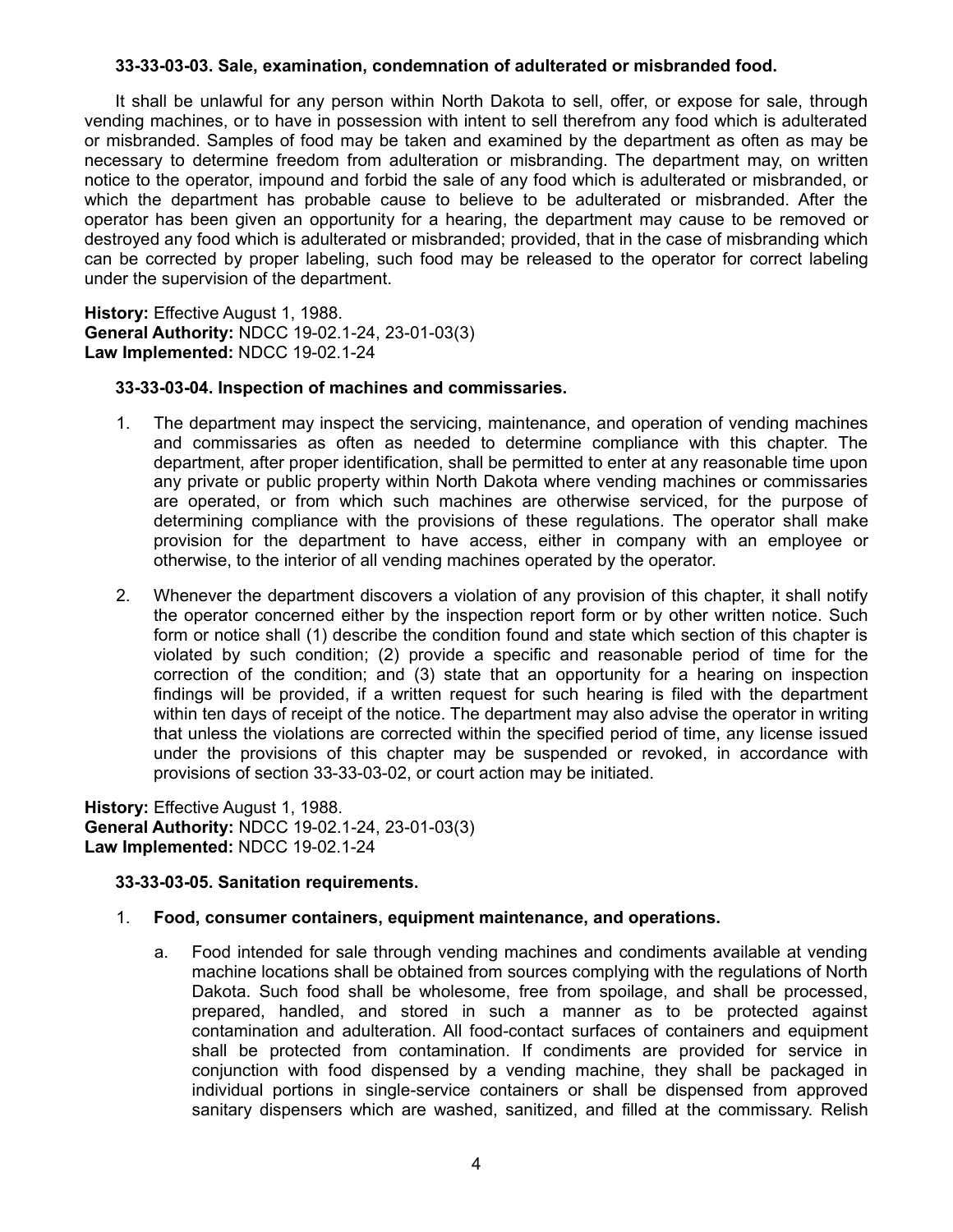bowls and similar non-self-closing condiment containers shall not be used. Potentially hazardous food shall be held at safe temperatures except during necessary periods of preparation.

- b. Satisfactory compliance. Subdivision a shall be deemed to have been satisfied when the following requirements are met:
	- (1) All food offered for sale through vending machines shall be manufactured, processed, and prepared in commissaries or establishments which comply with all applicable state laws and regulations.
	- (2) All food offered for sale through vending machines shall be wholesome.
	- (3) All food shall be stored or packaged in clean protective containers, and shall be handled, transported, and vended in a sanitary manner. Condiments provided for service in conjunction with food dispensed by a vending machine shall be packaged in individual portions in single-service containers or shall be dispensed from approved sanitary dispensers which are washed, sanitized, and filled at the commissary. Fresh fruits which may be eaten raw without peeling may be dispensed unpackaged but must be thoroughly washed in potable water before being placed in the vending machine. Storage of cartoned, bottled, canned, or packaged food by placing or submerging it in liquid is prohibited. Submerging such containers of food in ice is prohibited.
	- (4) Potentially hazardous food offered for sale through vending machines shall be handed or dispensed to the consumer in the individual original container or wrapper into which it was placed at the commissary or at the manufacturer's or processor's plant, or such products shall be dispensed into single-service containers from containers which were filled at the commissary or at the manufacturer's or processor's plant.
	- (5) In those vending machines which dispense potentially hazardous food from bulk, the bulk supplies of such food shall be transferred only to bulk vending machine containers and appurtenances which have been cleaned and sanitized.
	- (6) Potentially hazardous food within the vending machine shall be maintained at a temperature of forty-five degrees Fahrenheit [7.22 degrees Celsius] or below, or one hundred forty degrees Fahrenheit [60 degrees Celsius] or above, whichever is applicable; provided, that exceptions may be made for (a) the actual time required to load or otherwise service the machine and for a maximum recovery period of thirty minutes, following completion of loading or servicing operation; and (b) in the case of hot food vending machines, a maximum of one hundred twenty minutes to heat food through the forty-five degrees Fahrenheit [7.22 degrees Celsius] to one hundred forty degrees Fahrenheit [60 degrees Celsius] temperature zone. In hot food vending machines which are not equipped with refrigerated storage, there shall be no time delay to preclude heat from being applied to potentially hazardous food immediately after it is loaded or placed in the machine. Potentially hazardous food once heated to, or held at, a temperature of one hundred forty degrees Fahrenheit [60 degrees Celsius] or above, shall be maintained at such temperature until served or discarded.

Vending machines dispensing potentially hazardous food shall be provided with adequate refrigerating or heating units, or both, and thermostatic controls which ensure the maintenance of applicable temperatures at all times. Such vending machines shall also have controls which prevent the machine from vending potentially hazardous food until serviced by the operator, in the event of power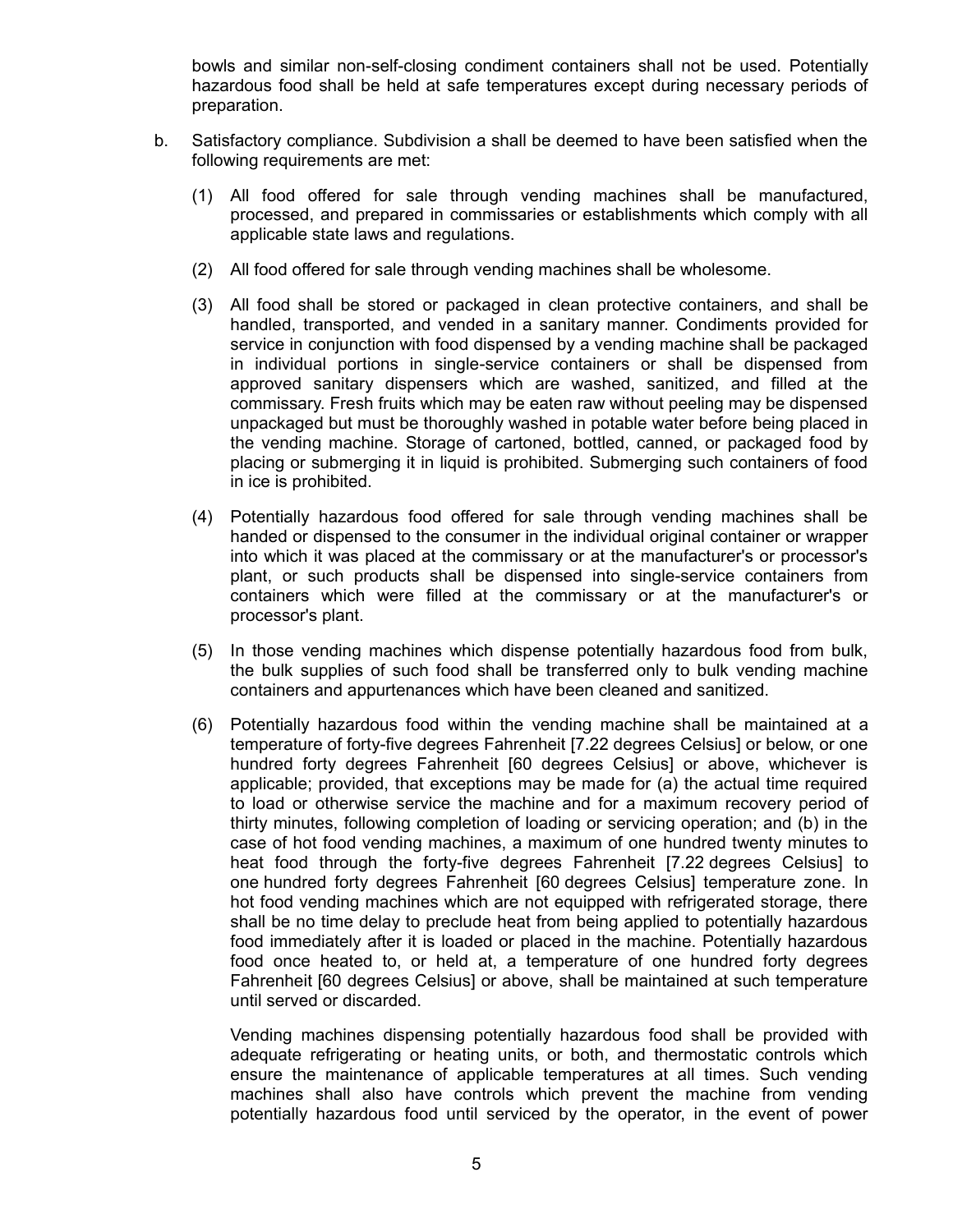failure or other condition which results in noncompliance with temperature requirements in the food storage compartment.

Hot food vending machines designed to heat food through the forty-five degrees Fahrenheit [7.22 degrees Celsius] to one hundred forty degrees Fahrenheit [60 degrees Celsius] temperature range, shall also be equipped with automatic controls which render the machine incapable of vending potentially hazardous food until serviced by the operator in the event that heating through this temperature range is not accomplished in one hundred twenty minutes or less.

Potentially hazardous food which has failed to conform to the time-temperature requirements of this paragraph shall be removed from the vending machine, and be denatured or otherwise rendered unusable for human consumption.

Vending machines dispensing potentially hazardous food shall be provided with one or more thermometers which, to an accuracy of minus two degrees Fahrenheit [minus 18.89 degrees Celsius], indicates the air temperature of the warmest part of the refrigerated food storage compartment, or the coldest part of the heated food storage compartment, whichever is applicable.

- (7) Milk and fluid milk products offered for sale through vending machines shall be pasteurized and shall be dispensed only in individual, original containers or from bulk containers into which such product was placed at the milk plant; provided, that such products may be reconstituted automatically within the vending machine when (a) the powder or concentrate is made from a pasteurized milk or milk product and is from an approved source; (b) the mixing chambers or bowls and any food-contact surface downstream from such mixing units are maintained at safe temperatures; and (c) the product is reconstituted for immediate dispensing in individual unit servings.
- (8) Milk and fluid milk products used as an ingredient in hot liquid beverages dispensed from vending machines may be transferred to a multiuse machine canister at the machine location; provided, that (a) the location offers adequate protection against dust, insects, and other contamination; (b) the milk or fluid milk product is transferred from a dairy-filled container of not to exceed one-half gallon [1.89 liter] capacity; (c) the entire contents of such dairy-filled container are used in the transfer; (d) unused portions removed from the machine are discarded to waste; and (e) the milk or fluid milk product is poured only into an empty canister which has been effectively cleaned and sanitized at the commissary; provided further, that milk or fluid milk products shall not be used as an ingredient under the terms of this paragraph unless the temperature of the hot beverage at the point of mixing with the milk product is one hundred sixty degrees Fahrenheit [71.11 degrees Celsius] or higher.

Vending machine canisters and appurtenances used for the transfer of such milk products shall be effectively cleaned and sanitized at approved, fixed facilities at the commissary by methods approved by the department. After sanitization, the canister and appurtenances shall be fully wrapped in a single-service bag or cover which shall not be opened until the canister unit is installed in the refrigerated compartment of the vending machine. Canisters and appurtenances shall be so designed and constructed that the handling of contact surfaces at the machine location is unnecessary; and, such surfaces shall not be handled during canister installation, tube insertion, or product transfer.

(9) All parts of any bulk milk vending machine which come into direct contact with the milk or milk product shall be effectively cleaned and sanitized at the milk plant;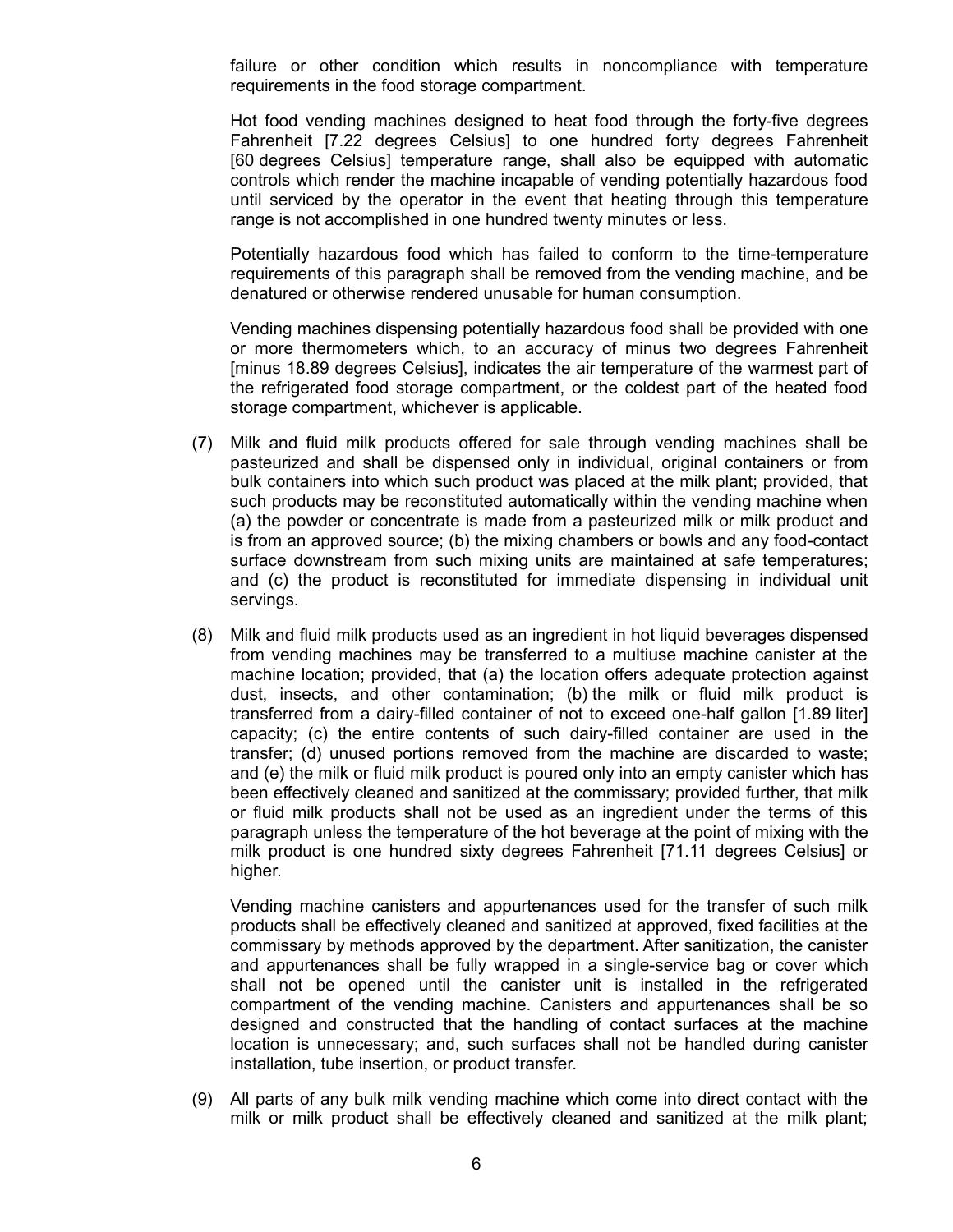provided, that single-service dispensing tubes which receive sanitizing treatment at the fabricating plant and which are individually packaged in such manner as to preclude contamination, may be exempted from this provision. The can or other bulk milk container shall be filled only at the milk plant and shall be sealed in such manner as to make it impractical to withdraw any part of its contents or to introduce any substance without breaking the seal or seals. The delivery tube and any milk-contact parts of the dispensing device shall be attached at the milk plant, and shall be protected by a moistureproof covering, or housed in a compartment with a moisture-tight closure which shall not be removed until after the container is placed in the refrigerated compartment of the vending machine.

- (10) With the exception of food-contact surfaces of bulk milk vending machines for which separate provisions for cleaning and sanitizing are specified in paragraph 9, all multiuse containers or parts of vending machines which come into direct contact with potentially hazardous food shall be removed from the machine daily and shall be thoroughly cleaned and effectively sanitized at the commissary or other approved facility; provided, that the requirement for daily cleaning and sanitizing may be waived for those food-contact surfaces which are maintained at all times at a temperature of forty-five degrees Fahrenheit [7.22 degrees Celsius] or below, or one hundred forty degrees Fahrenheit [60 degrees Celsius] or above, whichever is applicable, and an approved cleaning frequency is followed. Such parts shall, after sanitizing, be protected from contamination.
- (11) All parts of vending machines which come into direct contact with other than potentially hazardous food shall be thoroughly cleaned by approved methods. The frequency of such cleaning shall be established by the department based upon the type of product being dispensed. A record of such cleaning operations shall be maintained by the operator in each machine or shall be made available at the time of inspection and shall be current for at least the past thirty days.
- (12) All single-service articles shall be purchased in sanitary cartons or packages which protect the articles from contamination, shall be stored in a clean, dry place until used, and shall be handled in a sanitary manner. Such articles shall be stored in the original carton or package in which they were placed at the point of manufacture until introduced into the magazine or dispenser of the vending machine. Single-service articles stored within the vending machine shall be protected from manual contact, dust, insects, rodents, and other contamination.

# 2. **Machine location.**

- a. The machine location shall be such as to minimize the potential for contamination of the food, shall be well-lighted, easily cleanable, and shall be kept clean. Conveniently located handwashing facilities shall be available for use by employees servicing or loading bulk food machines.
- b. Satisfactory compliance. Subdivision a shall be deemed to have been satisfied when the following requirements are met:
	- (1) Each vending machine shall be located in a room, area, or space which can be maintained in a clean condition and which is protected from overhead leakage or condensation from water, waste, or sewer piping. The immediate area in which the machine is located shall be well-lighted. Each vending machine shall be so located that the space around and under the machine can be easily cleaned and maintained, and so that insect and rodent harborage is not created.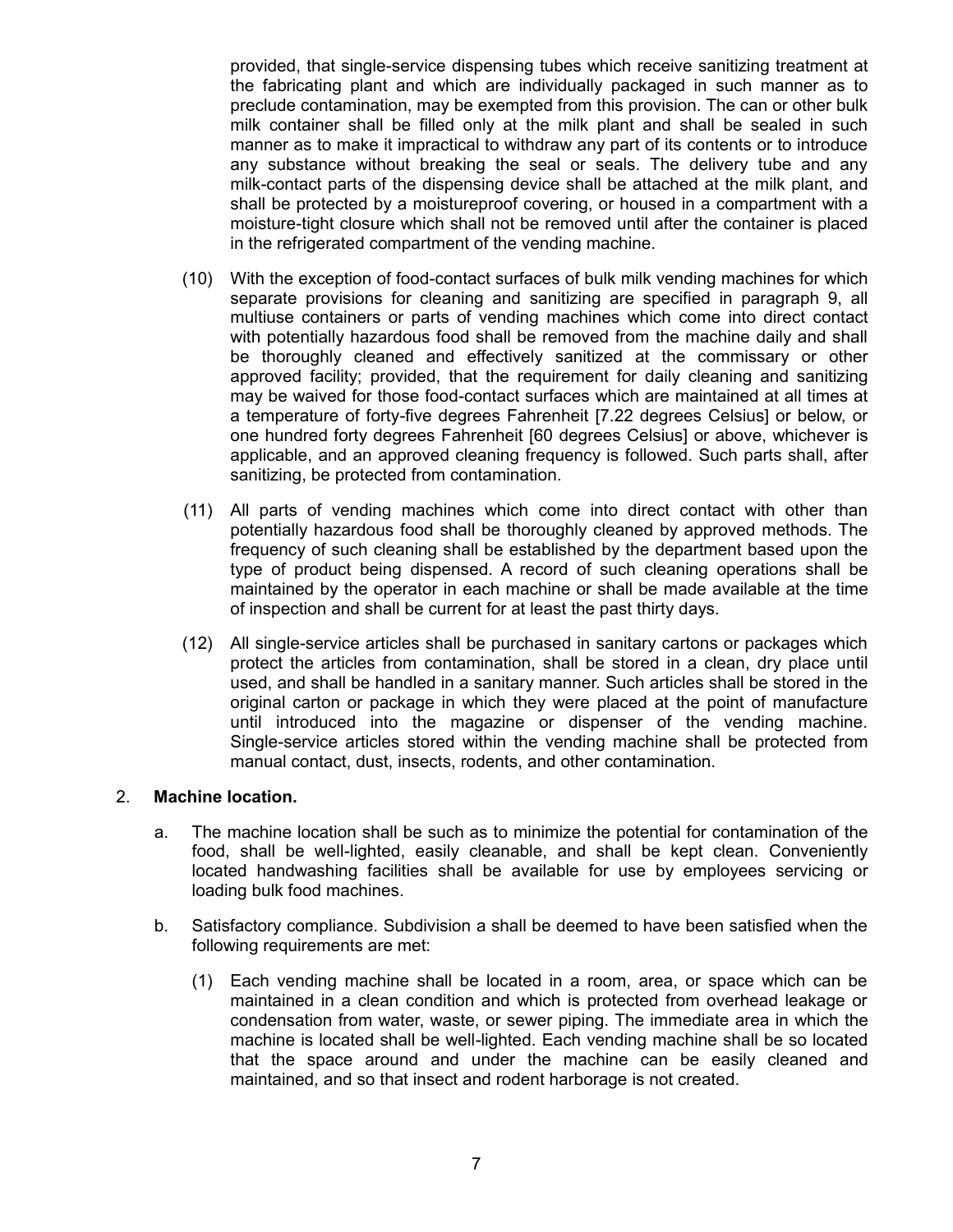- (2) The floor area where vending machines are located shall be reasonably smooth, of cleanable construction, and be capable of withstanding repeated washing and scrubbing. This space and the immediate surroundings of each vending machine shall be maintained in a clean condition.
- (3) Adequate handwashing facilities, including hot and cold or tempered running water, soap, and individual towels, shall be convenient to the machine location and shall be available for use by employees servicing or loading bulk food machines.

# 3. **Exterior construction and maintenance.**

- a. The exterior construction of the vending machine shall be such as to facilitate cleaning and to minimize the entrance of insects and rodents, and the exterior of the machine shall be kept clean. Service connections to machines vending potentially hazardous food or food in bulk shall be such as to protect against unintentional or accidental interruption of service to the machine.
- b. Satisfactory compliance. Subdivision a shall be deemed to have been satisfied when the following requirements are met:
	- (1) The vending machine shall be of sturdy construction and the exterior shall be so designed, fabricated, finished, and maintained so as to facilitate its being kept clean, and to minimize the entrance of insects and rodents. The exterior of the machine shall be kept clean.
	- (2) Door and panel access openings to the food and container storage spaces of the machine shall be tight-fitting, and if necessary, gasketed, so as to prevent the entrance of dust, moisture, insects, and rodents.
	- (3) All ventilation louvers or openings into vending machines shall be effectively screened. Screening material for openings into food and container storage spaces of the machine shall be not less than sixteen mesh to the inch [2.54 centimeters] or equivalent. Screening material for openings into condenser units which are separated from food and container storage spaces shall be not less than eight mesh to the inch [2.54 centimeters] or equivalent.
	- (4) In all vending machines in which the condenser unit is an integral part of the machine, such unit when located below the food and container storage space shall be separated from such space by a dustproof barrier, and when located above, shall be sealed from such space.
	- (5) Unless the vending machine is sealed to the floor or counter so as to prevent seepage underneath, or can be manually moved with ease, one or more of the following provisions shall be utilized to facilitate cleaning operations: (a) The machine shall be mounted on legs six inches [l5.24 centimeters] or more in height; provided, that countertype machines may use four-inch [10.16-centimeter] legs; or (b) the machine shall be mounted on casters or rollers; or (c) the machine shall be mounted on gliders which permit it to be easily moved.
	- (6) All service connections through an exterior wall of the machine, including water, gas, electrical, and refrigeration connections, shall be grommeted or closed to prevent the entrance of insects and rodents. All service connections to machines vending potentially hazardous food or food in bulk shall be such as to discourage their unauthorized or unintentional disconnection.

#### 4. **Interior construction and maintenance.**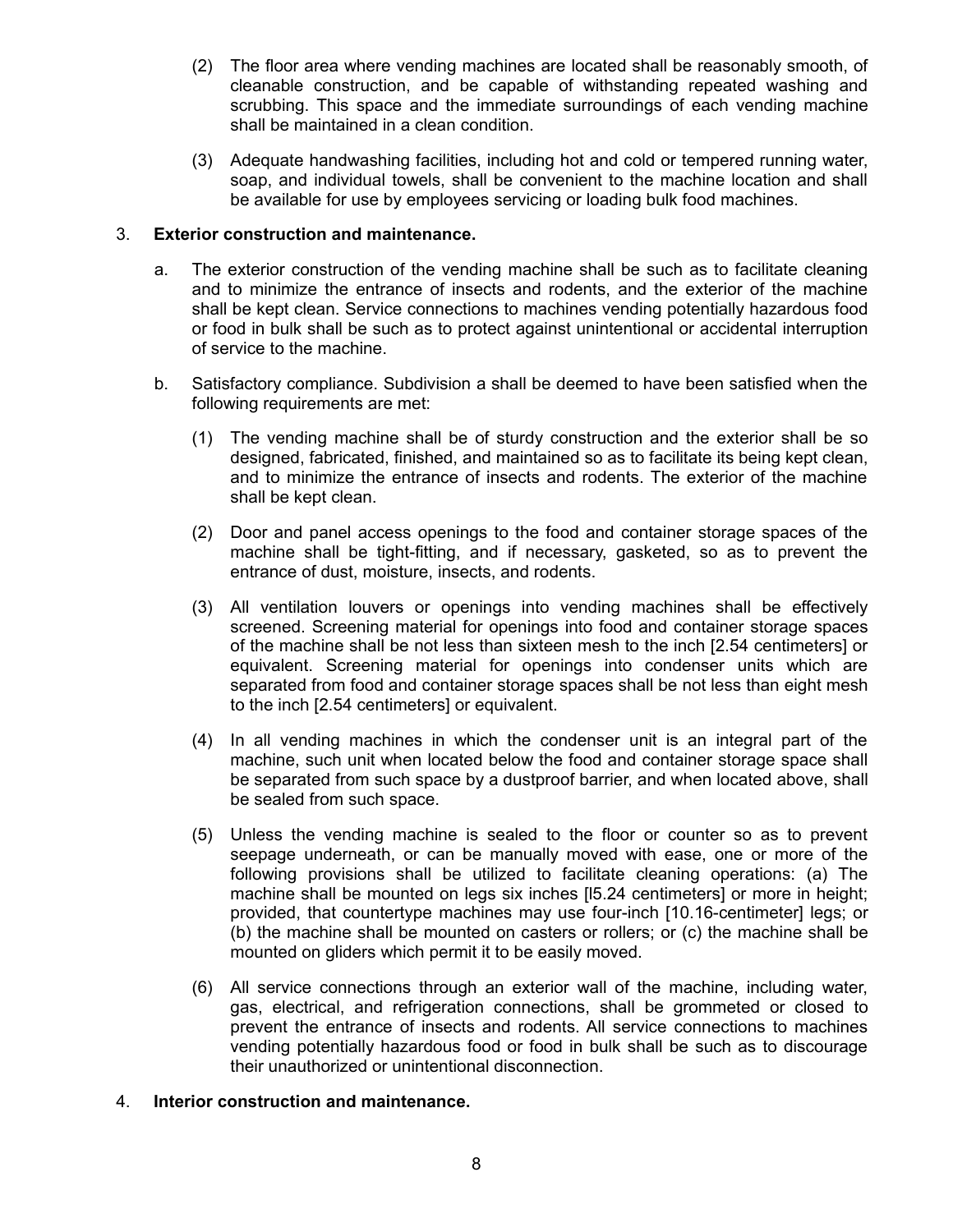- a. All interior surfaces and component parts of the vending machine shall be so designed and constructed as to permit easy cleaning, and shall be kept clean. All food-contact surfaces of the machine shall be of smooth, nontoxic, corrosion-resistant, and relatively nonabsorbent material, and shall be capable of withstanding repeated cleaning and sanitizing by normal procedures. Such surfaces shall be protected against contamination.
- b. Satisfactory compliance. Subdivision a shall be deemed to have been satisfied when the following requirements are met:
	- (1) The non-food-contact surfaces of the interior of vending machines shall be so designed and constructed as to permit easy cleaning, and to facilitate maintenance operations. Inaccessible surfaces or areas shall be minimized.
	- (2) All food-contact surfaces of vending machines shall be smooth, in good repair, and free of breaks, corrosion, open seams, cracks, and chipped places. The design of such surfaces shall be such as to preclude routine contact between food and V-type threaded surfaces. All joints and welds in food-contact surfaces shall be smooth; and all internal angles and corners of such surfaces shall be rounded to facilitate cleaning.
	- (3) All food-contact surfaces of vending machines, including containers, pipes, valves, and fittings, shall be constructed of nontoxic, corrosion-resistant, and relatively nonabsorbent materials, and shall be kept clean. In all vending machines in which carbon dioxide is used to propel water, food, or other ingredients, all food-contact surfaces in the system shall be of such material as to preclude the production of toxic substances which might result from interaction between the carbon dioxide and food-contact surfaces. All food-contact surfaces, unless designed for inplace cleaning, shall be accessible for manual cleaning and inspection: (a) without being disassembled; (b) by disassembly without the use of tools; or (c) by easy disassembly with the use of only simple tools such as a screwdriver or an open-end wrench. In machines of such design that food-contact surfaces are not readily removable, inplace cleaning of such surfaces may be permitted; provided, that (a) they are so arranged that cleaning and sanitizing solutions can be circulated throughout the fixed system; (b) such solutions will contact all food-contact surfaces; (c) the system is self-draining or otherwise completely evacuated; and (d) the procedures utilized result in thorough cleaning of the equipment.
	- (4) The openings into all nonpressurized containers used for the storage of vendable food, including water, shall be provided with covers which prevent contamination from reaching the interior of the containers. Such covers shall be designed to provide a flange which overlaps the opening, and shall be sloped to provide drainage from the cover wherever the collection of condensation, moisture, or splash is possible. Concave covers or cover areas are prohibited. Any port opening through the cover shall be flanged upward at least three-sixteenths inch [4.76 millimeters], and shall be provided with an overlapping cover flanged downward. Condensation, drip, or dust deflecting aprons shall be provided on all piping, thermometers, equipment, rotary shafts, and other functional parts extending into the food container, unless a watertight joint is provided. Such aprons shall be considered as satisfactory covers for those openings which are in continuous use. Gaskets, if used, shall be of a material which is nontoxic, relatively stable, and relatively nonabsorbent, and shall have a smooth surface. All gasket retaining grooves shall be easily cleanable.
	- (5) The delivery tube or chute and orifice of all bulk food and bulk beverage vending machines shall be protected from normal manual contact, dust, insects, rodents,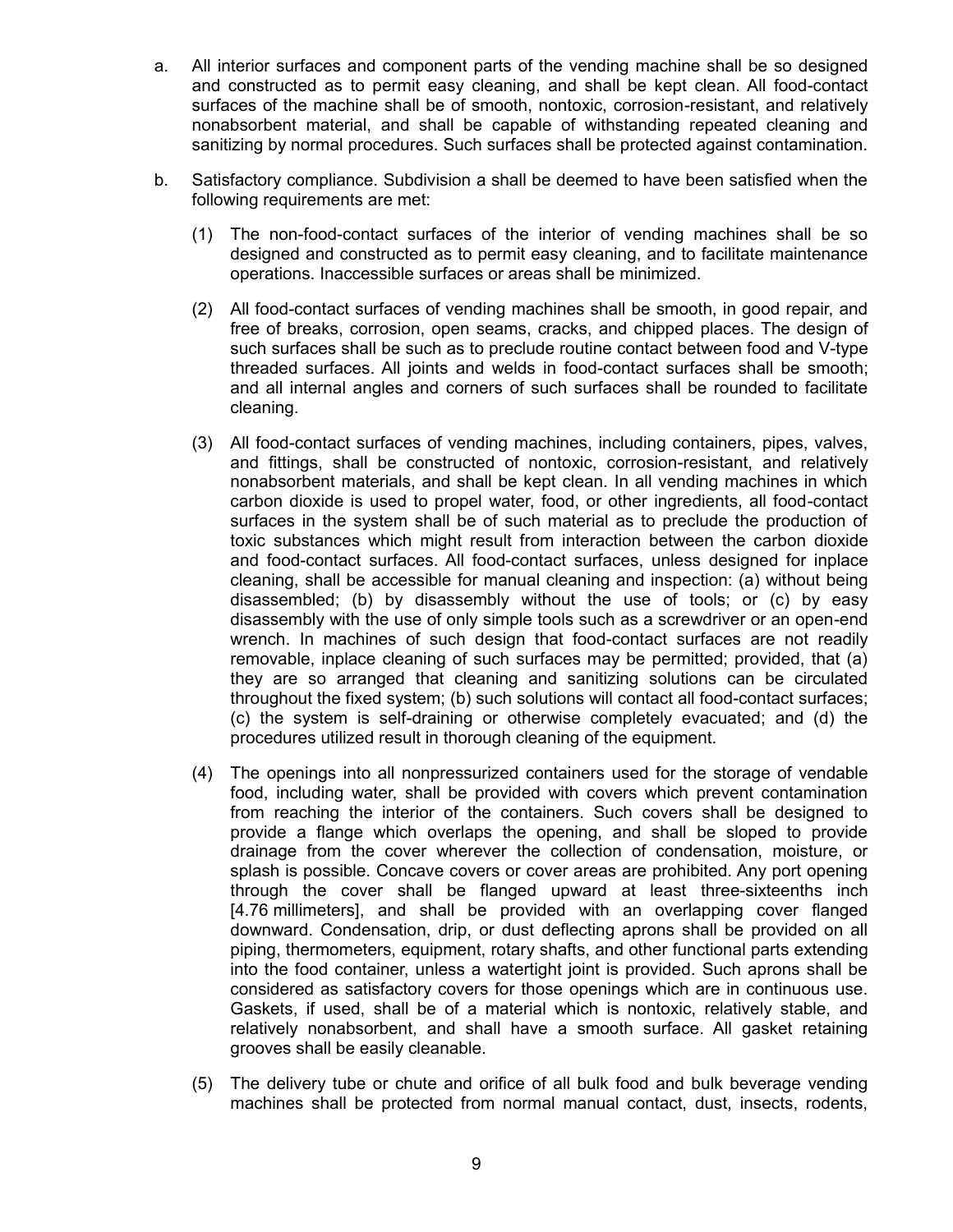and other contamination. The design shall be such as to divert condensation or other moisture from the normal filling position of the container receiving the food or beverage. The vending stage of such machines shall be provided with a tight-fitting, self-closing door or cover which is kept shut, except when food is being removed.

- (6) The food storage compartment within vending machines dispensing packaged liquid food shall be so constructed as to be self-draining, or shall be provided with a drain outlet which permits complete draining of the compartment. All such drains shall be easily cleanable.
- (7) Opening devices which come into contact with the food or the food-contact surface of the containers shall be constructed of smooth, nontoxic, corrosion-resistant, and relatively nonabsorbent materials. Unless the opening device is of a single-service type, it shall be readily removable for cleaning, and shall be kept clean. Parts of multiuse opening devices which come into contact with the food or food-contact surface of containers shall be reasonably protected from manual contact, dust, insects, rodents, and other contamination; and such parts shall be readily removable for cleaning.

### 5. **Water supply.**

- a. Water used in vending machines shall be from an approved source, and shall be of a safe and sanitary quality. Vending machines shall be so installed and operated as to prevent the production of toxic substances in the water.
- b. Satisfactory compliance. Subdivision a shall be deemed to have been satisfied when the following requirements are met:
	- (1) All water used in vending machines shall be of a safe and sanitary quality and from an approved source. Water used as a food ingredient shall be piped to the vending machine under pressure or brought to the vending machine in portable containers or urns which have been filled in a sanitary manner directly from an approved water supply outlet at the commissary or other approved location. Ingredient water shall not be transferred from one container to another at the machine location. Containers for the storage of ingredient water or ice, which are not a part of this closed water system, shall be designed and maintained as food-contact surfaces. Water containers or urns shall be cleaned and sanitized at the commissary or other approved facility after each use. Such portable containers shall be continuously protected against contamination from the time of sanitizing until placed in the vending machine. Protection shall be effected which will prevent unauthorized persons from tampering with or refilling the water container. All plumbing connections and fittings shall be installed in accordance with state and local plumbing regulations.
	- (2) If used, water filters or other water-conditioning devices shall be of a type which may be disassembled for periodic cleaning or replacement of the active element. Replacement elements shall be handled in a sanitary manner.
	- (3) All vending machines which dispense carbonated beverages, and which are connected to a water supply system, shall be equipped with two (or a double) check valves; or an airgap; or a device to vent carbon dioxide to the atmosphere; or other approved device, which will provide positive protection against the entrance of carbon dioxide or carbonated water into the water supply system.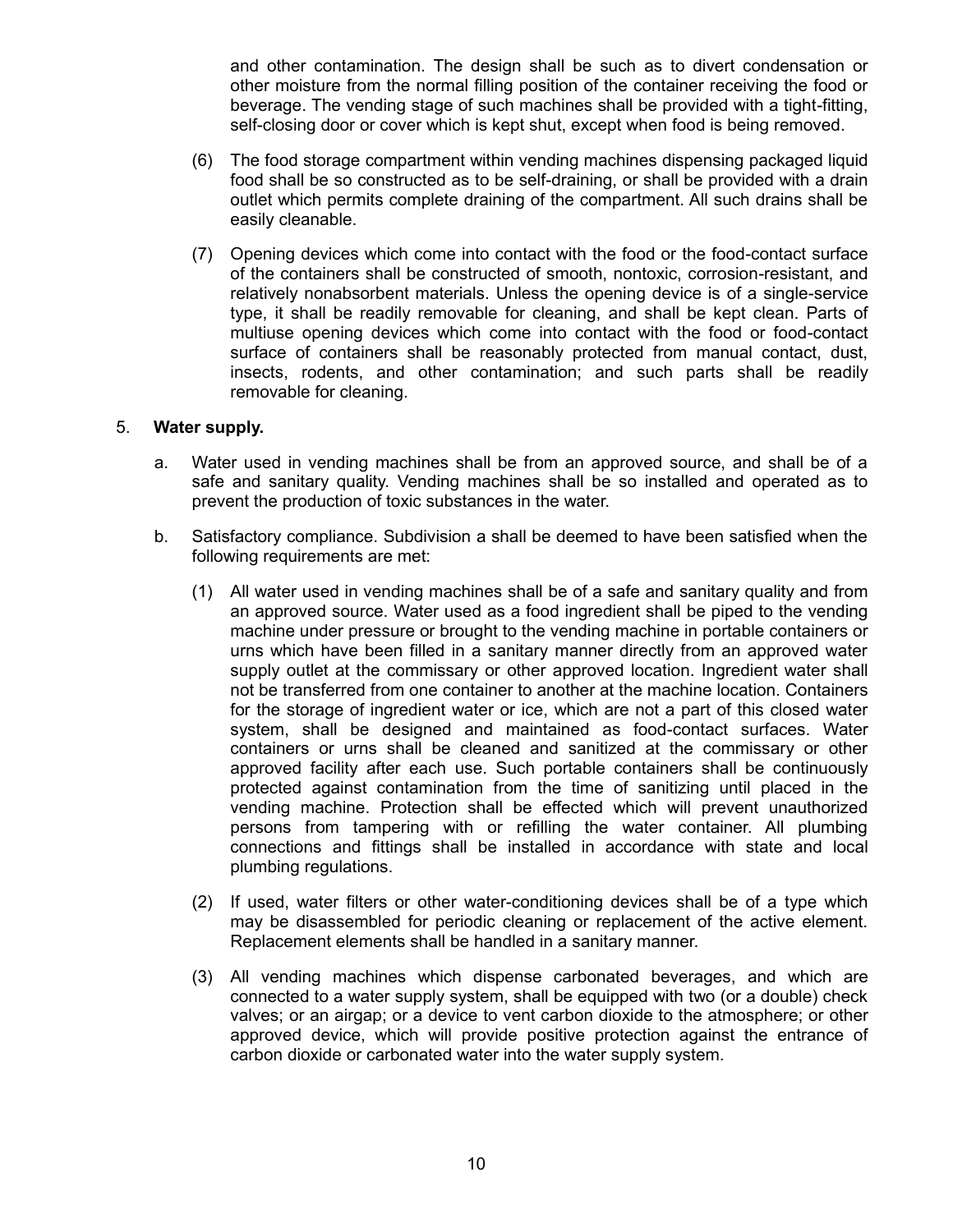- (4) Where check valves are used for the protection of the water supply system, a screen of not less than one hundred mesh to the inch [2.54 centimeters] shall be installed in the waterline immediately upstream from the check valves.
- (5) In all vending machines which dispense carbonated beverages and which are connected to a water supply system, the ingredient water-contact surfaces from the check valves or other protective device downstream, including the device itself, shall be of such material as to preclude the production of toxic substances which might result from interaction with carbon dioxide or carbonated water.

# 6. **Waste disposal.**

- a. All wastes shall be properly disposed of, and pending disposition, shall be kept in suitable containers so as to prevent creating a nuisance.
- b. Satisfactory compliance. Subdivision a shall be deemed to have been satisfied when the following requirements are met:
	- (1) All trash and other waste material shall be removed from the machine location as frequently as may be necessary to prevent nuisance and unsightliness, and shall be disposed of in an approved manner.
	- (2) Self-closing, leakproof, easily cleanable, plainly labeled and designated waste container or containers shall be provided in the vicinity of each machine or machines to receive used cups, cartons, wrappers, straws, closures, and other single-service items. After being emptied, each waste container shall be thoroughly cleaned. Such waste containers shall not be located within the vending machine; provided, that an exception may be made for those machines dispensing only packaged food with crown closures. In case of an exception, the closure receptacle may be located within the machine. Suitable racks or cases shall be provided for multiuse containers or bottles.
	- (3) Containers shall be provided within all machines dispensing liquid food in bulk for the collection of drip, spillage, overflow, or other internal wastes. An automatic shutoff device shall be provided which will place the vending machine out of operation before such container overflows. Containers or surfaces on which such wastes may accumulate shall be readily removable for cleaning, shall be easily cleanable, and shall be corrosion-resistant. If liquid wastes from drip, spillage, or overflow, which originate within the machine are discharged into a sewerage system, the connection to the sewer shall be through an airgap.

#### 7. **Delivery of food, equipment, and supplies to machine location.**

- a. Food, food-contact surfaces of containers, equipment, and supplies shall be protected from contamination while in transit to machine location. Potentially hazardous food, while in transit and in storage on location, shall be maintained at safe temperatures.
- b. Satisfactory compliance. Subdivision a shall be deemed to have been satisfied when the following requirements are met:
	- (1) Food, while in transit to vending machine locations, shall be protected from the elements, dirt, dust, insects, rodents, and other contamination. Similar protection shall be provided for single-service containers, and for the food-contact surfaces of equipment, containers, and devices in transit to machine locations.
	- (2) Potentially hazardous food, prior to being loaded in the delivery vehicle, shall be maintained at a temperature of forty-five degrees Fahrenheit [7.22 degrees Celsius]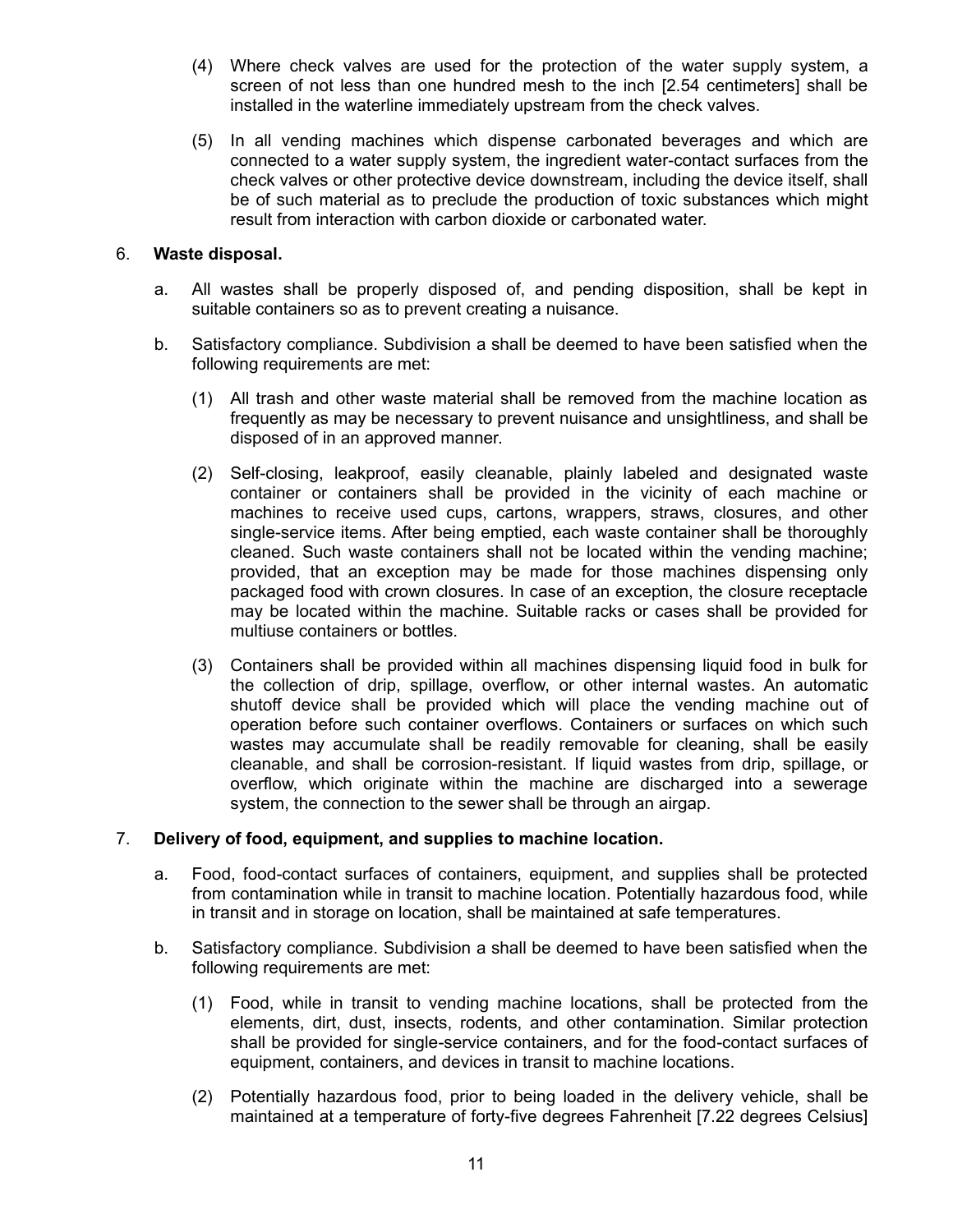or below, or one hundred forty degrees Fahrenheit [60 degrees Celsius] or above, whichever is applicable. Such food shall also comply with the applicable temperature requirements while in transit to machine locations.

(3) If potentially hazardous food is stored at machine locations, the applicable safe temperature shall be maintained during storage.

### 8. **Cleanliness of personnel.**

- a. Employees shall maintain a high degree of personal cleanliness and shall conform to hygienic practices while engaged in handling foods, or food-contact surfaces of utensils or equipments.
- b. Satisfactory compliance. Subdivision a shall be deemed to have been satisfied when the requirements of this subdivision are met. Employees shall wash their hands immediately prior to engaging in any vending machine servicing operation which may bring them into contact with food, or with food-contact surfaces of utensils, containers, or equipment. While engaged in such servicing operations, employees shall wear clean outer garments, shall conform to hygienic practices, and shall not use tobacco in any form.

**History:** Effective August 1, 1988. **General Authority:** NDCC 19-02.1-24, 23-01-03(3) **Law Implemented:** NDCC 19-02.1-24

### **33-33-03-06. Disease control.**

No person, while affected with any disease in a communicable form, or while a carrier of such disease, or while afflicted with boils, infected wounds, sores, or an acute respiratory infection, shall work in any area of a commissary or vending operation in any capacity in which there is a likelihood of such person contaminating food or food-contact surfaces with pathogenic organisms, or transmitting disease to other individuals. No person known or suspected of being affected with any such disease or condition shall be employed in such an area or capacity. If the manager or person in charge of the establishment has reason to suspect that any employee has contracted any disease in a communicable form or has become a carrier of such disease, the manager or person in charge shall notify the department immediately.

**History:** Effective August 1, 1988. **General Authority:** NDCC 19-02.1-24, 23-01-03(3) **Law Implemented:** NDCC 19-02.1-24

#### **33-33-03-07. Procedure when infection is suspected.**

When the department has reasonable cause to suspect the possibility of disease transmission from any employee, the department shall secure a morbidity history of the suspected employee or make such other investigation as may be indicated, and take appropriate action. The department may require any or all of the following:

- 1. The immediate exclusion of the employee from all commissaries and vending machine operations.
- 2. The immediate closure of the commissaries and operations concerned until, in the opinion of the department, no further danger of disease outbreak exists.
- 3. Restriction of the employee's services to some area of work where there would be no danger of transmitting disease.